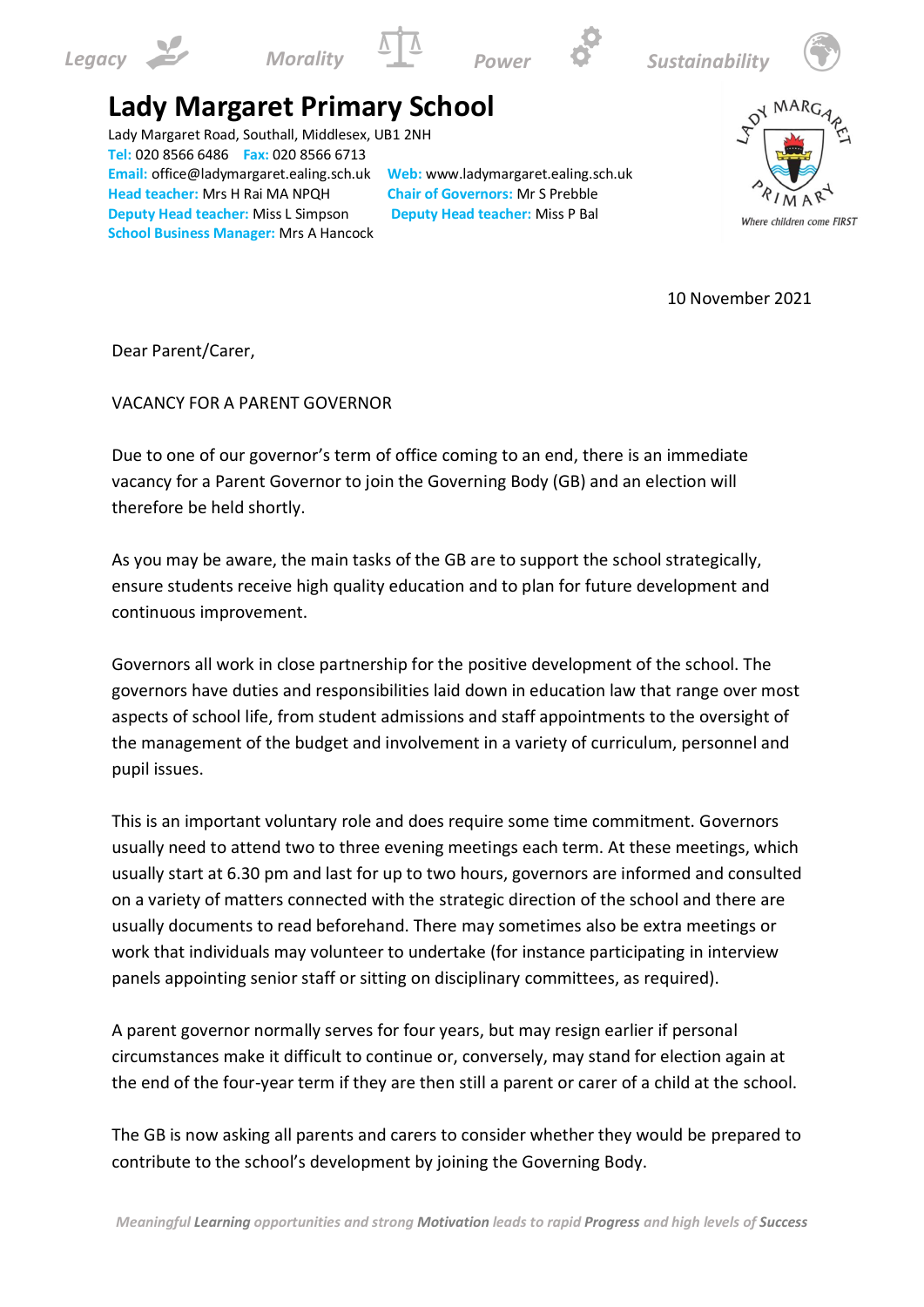One skill set/profession which is under-represented on the Governing Body is marketing and communication. While parents from any background are invited to seek nomination, the governors would particularly encourage candidates working in or with recent experience of this field.

Governor training is available from a variety of sources including Ealing Local Authority. Parents and registered carers of a pupil at Lady Margaret Primary School this term are eligible to stand and also eligible to vote in an election for a parent governor, unless disqualified by one or more of the restrictions that apply to anyone seeking to be a governor of a school. A summary of the categories of restrictions is attached for your information.

If you would like to stand for election please speak to the school office who will provide you with an information pack.

Please note that the closing date for applications is **Wednesday 24th November.**

If there are more nominations than vacancies the election will be by secret ballot. If that is necessary, voting papers will be sent to all parents together with details of the ballot procedure. You will be required to make statement of no more than 150 words, providing information about yourself and what you feel you can offer to the school. If by the closing date there is only one nomination, that person will automatically become a governor. If there are two or more nominations, a secret ballot will be held. Please note that the 150 word limit on biographical details must be strictly adhered to. Any words in excess will be deleted.

Please contact me via the school or e-mail [\(office@ladymargaret.ealing.sch.uk\)](mailto:office@ladymargaret.ealing.sch.uk) if you have any questions about the nomination or election process or, indeed, if you have any general questions regarding the role and responsibilities of a school governor.

Yours sincerely

Helen Rai Headteacher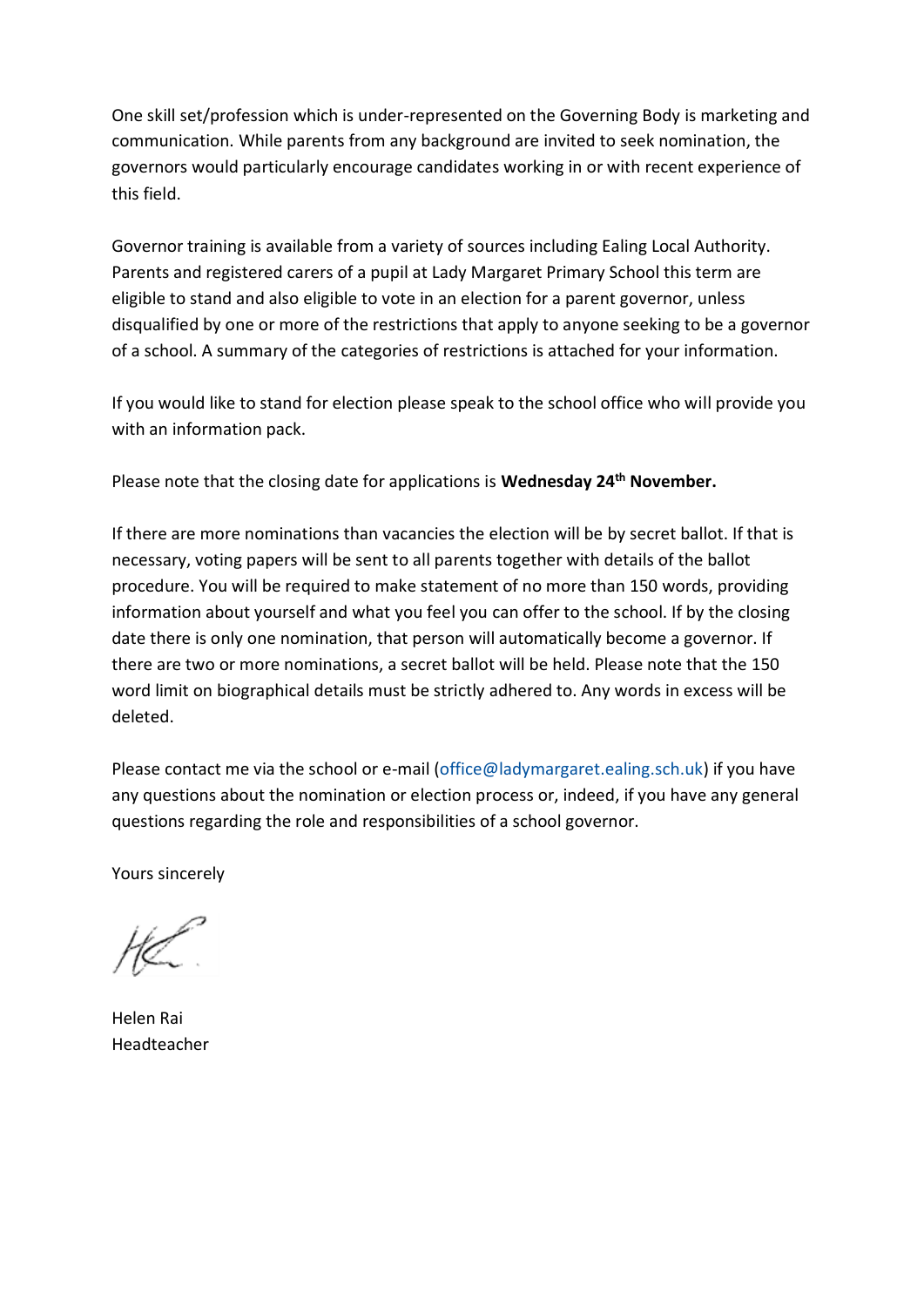## **Governor disqualification criteria**

A person is disqualified from holding or continuing to hold office as a governor of a school if, in summary, that person:

- failed to attend the meetings of the governing board of that school for a continuous period of six months, beginning with the date of the first meeting they failed to attend, without the consent of the governing board. This does not apply to the headteacher or to foundation governors appointed by virtue of their office
- A foundation, local authority, co-opted or partnership governor at the school who is disqualified for failing to attend meetings is only disqualified from being a governor of any category at the school during the twelve-month period starting on the date on which they were disqualified
- is the subject of a bankruptcy restrictions order; an interim bankruptcy restrictions order; debt relief restrictions order; an interim debt relief restrictions order; or their estate has been sequestrated and the sequestration has not been discharged, annulled or reduced
- is subject to a disqualification order or disqualification undertaking under the Company Directors Disqualification Act 1986; a disqualification order under the Companies (Northern Ireland) Order 2002; a disqualification undertaking accepted under the Company Directors Disqualification (Northern Ireland) Order 2002; or an order made under section 429(2)(b) of the Insolvency Act 1986 (failure to pay under county court administration order)
- has been removed from the office of trustee for a charity by an order made by the Charity Commission or Commissioners or High Court on grounds of any misconduct or mismanagement in the administration of the charity, or under section 34 of the Charities and Trustee Investment (Scotland) Act 2005 from being concerned in the management or control of any board
- has been removed from office as an elected governor within the last five years.
- is included in the list of people considered by the Secretary of State as unsuitable to work with children or young people
- is barred from any regulated activity relating to children
- is subject to a direction of the Secretary of State under section 142 of the Education Act 2002 or section 128 of the Education and Skills Act 2008
- is disqualified from working with children or from registering for child-minding or providing day care
- is disqualified from being an independent school proprietor, teacher or employee by the Secretary of State
- subject to certain exceptions for overseas offences that do not correlate with a UK offence, has been sentenced to three months or more in prison (without the option of a fine) in the five years ending with the date preceding the date of appointment/election as a governor or since becoming a governor